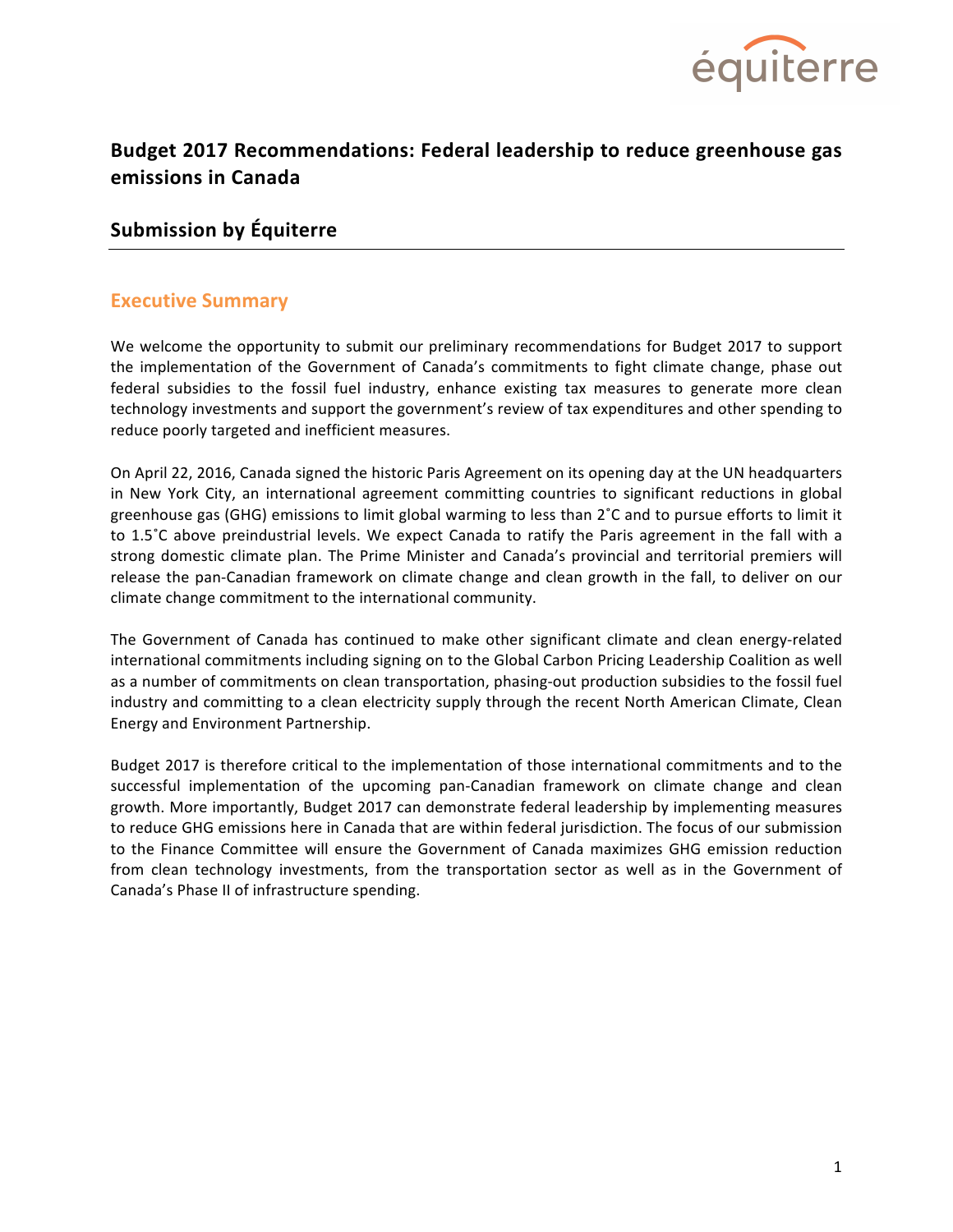

# **1. Phase-out of federal production subsidies to fossil fuel industry**

In Paris, the Government of Canada, along with 39 other countries and major corporations, endorsed the Fossil Fuel Subsidy Reform Communiqué.<sup>1</sup> Supporters of this Communiqué have recognized that the elimination of fossil fuel subsidies would make a significant contribution to reducing global GHG emissions and that accelerating the reform of fossil fuel subsidies is therefore an urgent priority. The Government of Canada has a long-standing commitment to phase out production subsidies to the fossil fuel sector, starting back in 2009 at the G20 meeting. This commitment was reiterated again at the recent G7 meeting in Japan in 2016 at the North American Leaders' Summit in June 2016, where Canada, along with Mexico and the United States, committed to eliminating fossil fuel subsidies by 2025.

We welcome the federal government's recent investments to promote clean technologies through Mission Innovation, where Canada seeks to double clean energy investment to \$775 million by 2020. However, policy and fiscal coherence is necessary to make the Canadian clean energy sector attractive to domestic and foreign investors, and to maximize the return on federal and provincial governments' support for the clean energy sector. As such, remaining federal subsidies to the production of oil, gas, and coal must be eliminated.

GHG emissions reduction achieved through those increased federal and provincial investments in clean energy risks being dwarfed by continued oil and gas exploration and development. There are oil, gas and liquefied natural gas projects in the application stage in Canada, with some start-up dates for these projects extending out to 2030 and beyond. The growth in GHG emissions in the oil and gas sector will continue if facilitated by governments' support for continued exploration and development.

A 2015 report by Oil Change International, the Overseas Development Institute and the International Institute for Sustainable Development estimates that Canadian federal production subsidies to the fossil fuel industry amounted to a minimum of \$CAN 1.8 billion annually<sup>2</sup>.

Delivering on this long-standing commitment requires a transparent and predictable phase-out schedule released by the Minister of Finance, thus providing certainty to investors, and to Canadians, that the Government of Canada will eliminate tax preferences to the oil, natural gas, and coal industries. We cannot afford another 9 years of continued government support to the oil and gas industry if we are to truly begin the clean energy transition in Canada today. In light of the urgent pace and scale of the climate challenge, we call on the Government of Canada to complete this phase-out no later than 2020.

### **Recommendations:**

- Publicly release in Budget 2017, a comprehensive list of current accelerated capital cost allowances (ACCA) and other tax preferences available to the oil, natural gas, and coal industries in Canada, including estimates of foregone tax revenues;
- Announce, in Budget 2017, a timeline for phasing out all identified federal production subsidies by 2020, including the ACCA to Liquefied Natural Gas, the duty exemption for imports of mobile offshore drilling units in the Atlantic and the Arctic, the Canadian Development Expense, the Canadian Exploration Expense Tax deductions, the Canadian Oil and Gas Property Expense, the Foreign Resource Expense, and the Foreign Exploration and Development Expense.

 <sup>1</sup> http://fffsr.org/communique/supporters/

<sup>2</sup> https://www.odi.org/sites/odi.org.uk/files/odi-assets/publications-opinion-files/9988.pdf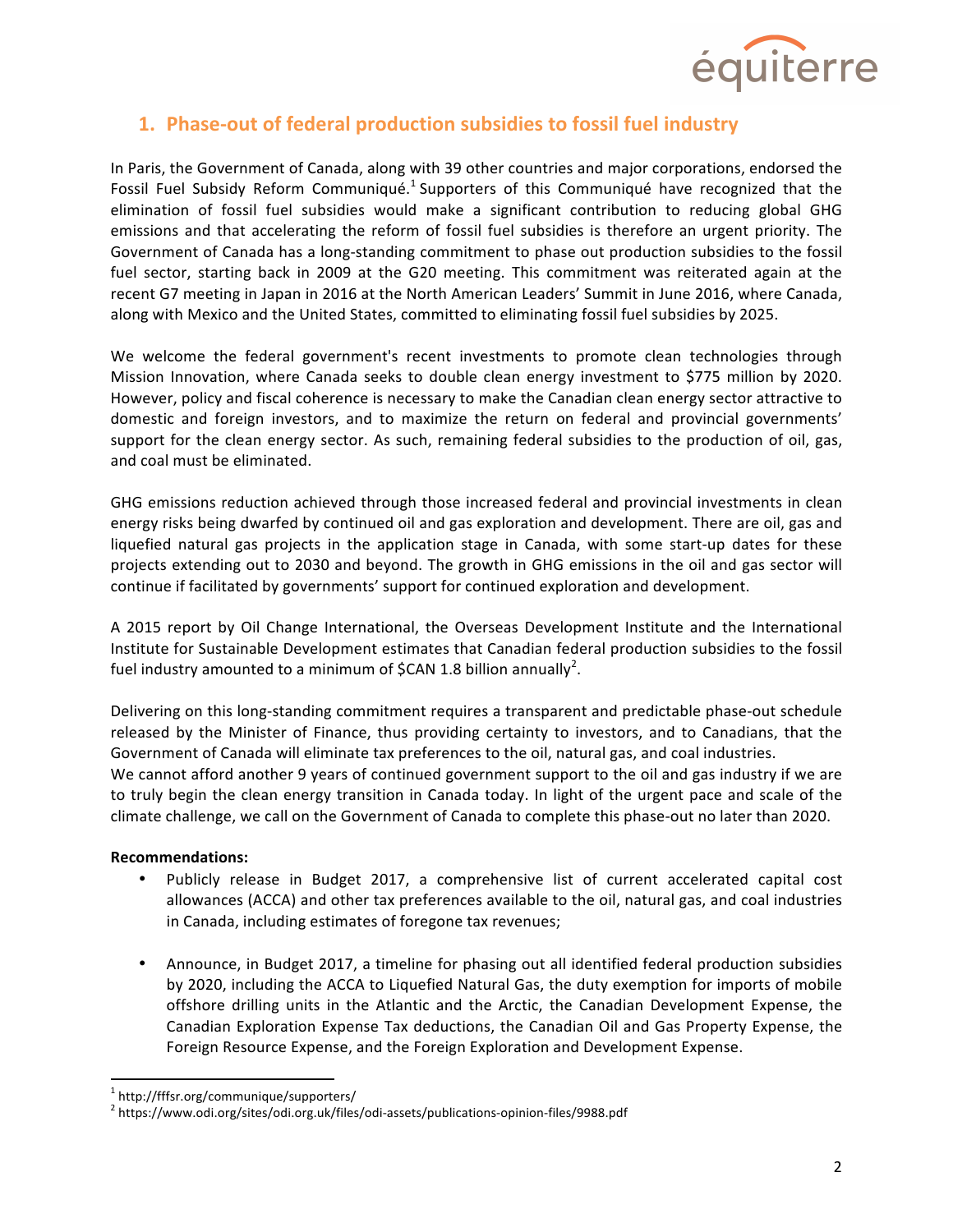

## **2. Federal fiscal measures to reduce GHG emissions from transportation**

Canada's second biennial report on climate change, submitted to the UNFCCC in December 2015, highlighted key sectors of the Canadian economy where GHG emissions are projected to substantially grow by 2030 under current measures: oil and gas, and transportation, which are the leading contributors to Canada's GHG emissions. Carbon pricing and new vehicle fuel-efficiency regulations are expected to address GHG emissions from transportation. However, those measures will be insufficient to induce all the key changes that are needed to achieve deep GHG emission reduction, particularly in transportation, where individual choices on mobility and vehicles have lasting consequences on GHG trends.

There exist opportunities for the federal tax system to complement a national carbon pricing system and ensure that Canadians transportation choices, and vehicle manufacturers' fleet that maximize GHG reductions are more financially attractive. We welcome budget 2016's new tax credits for electric vehicles and electricity storage however, there are additional fiscal measures that should be implemented in Budget 2017.

#### **Recommendations:**

Increase the federal excise tax on fuel-inefficient vehicles.

Starting in 2018/2019, there should be a significant increase of the federal excise tax on fuelinefficient vehicles (the Canadian Green Levy), starting at a minimum tax of \$1,000 per vehicle consuming  $>5L/100$  km<sup>3</sup> and rising per fuel consumption threshold. The Canadian Green Levy would not apply to vehicles consuming less than 5L/100 km. The Canadian Green Levy should be stringent enough to significantly increase sales price of high-GHG emitting vehicles.

Fuel-inefficient gasoline vehicles (cars, SUVs, mini-vans and pick-up trucks) remain artificially affordable due to the lack of taxation to internalize the costs associated with the sales of those vehicles. The polluter-pays principle requires that both manufacturers of high-emitting vehicles and consumers of such vehicles pay for the pollution costs associated with the sales of highemitting vehicles.

- Use revenues from the revised Canadian Green Levy to provide a consistent purchase rebate across Canada for the purchase of electric vehicles;
- Remove the GST on electric vehicles sold in Canada.

Quebec provides a rebate of \$8,000 for the purchase  $-$  including leasing  $-$  of an electric vehicle (EV), and a rebate of between \$400 and \$8,000 for rechargeable hybrids, to consumers, municipalities, businesses and not-for-profit organizations. Financing is also available to purchase

 $3$  For a list the list of fuel-inefficient vehicles and current associated tax rates see: http://www.cra-

arc.gc.ca/E/pub/et/etsl64/list/lst\_vh-2015-eng.html The Canadian Green Levy currently starts at a threshold of 13L/100km at a tax of \$1,000. In comparison, the Ontario Tax and Credit for Fuel Conservation (or feebate program) applies a tax starting at a threshold of 6.0L/100km.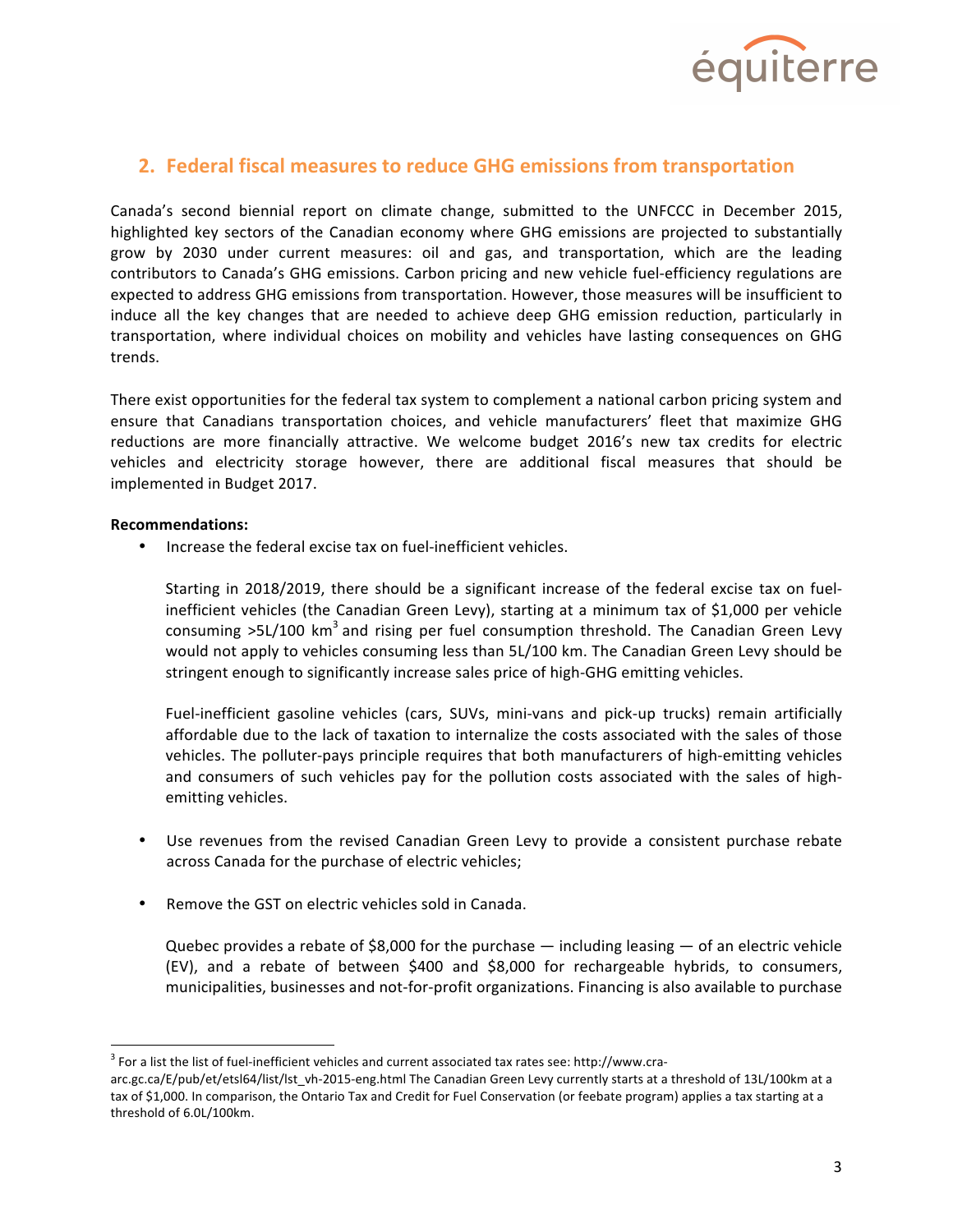

a residential charging station.<sup>4</sup> Ontario provides rebates of up to \$13,000 for the purchase of a battery electric vehicle (BEV) and funding to purchase a charging station. The removal of the HST on sales of electric vehicles in Ontario was also recently announced.<sup>5</sup> The federal government should provide purchase rebates in provinces where they do not exist to kickstart the electric vehicle demand across Canada.

# **3. Phase II of federal Infrastructure investments**

### **Federal funding for active transportation projects**

Équiterre welcomes the federal public transit funding partnership with Quebec, where for the first time, federal public transit funding is now available for eligible active transportation projects<sup>6</sup>. However, a dedicated federal funding for active transportation is necessary to fund active transportation projects at the municipal level across the country.

### **Recommendations:**

• Establish an infrastructure fund dedicated to supporting active transportation projects (walking and designated cycling paths) to support multiple modes of transportation. The fund should provide an initial funding to municipalities of at least \$1 billion over ten years for eligible active transportation projects.

Across Canada, cycling and walking are growing in popularity as a daily commuting option. It offers a healthy, convenient and affordable solution to driving and will play an increasingly important role in helping Canada meet its GHG emission reduction commitments. However, not all cities are investing in cycling and walking infrastructure to the same degree, particularly when it comes to creating separated lanes and other measures that improve safety and attract new cyclists and pedestrians. Understanding the current cycling and walking infrastructure in cities across Canada will help the federal government identify opportunities to improve infrastructure as well as adopt or support policy tools to ensure these modes are a viable transportation option. A national benchmarking assessment is required to guide investment in active transportation infrastructure and to guide cities and major municipalities in developing targets for mode shifting towards walking and cycling.

## **This submission is a preliminary summary of more detailed recommendations to be submitted ahead of Budget 2017.**

 <sup>4</sup> http://vehiculeselectriques.gouv.qc.ca/particuliers/rabais.asp

 $^5$  http://www.mto.gov.on.ca/english/vehicles/electric/charging-incentive-program.shtml<br> $^6$  http://www.infrastructure.gc.ca/plan/ptif-fitc/ptif-program-programme-eng.html